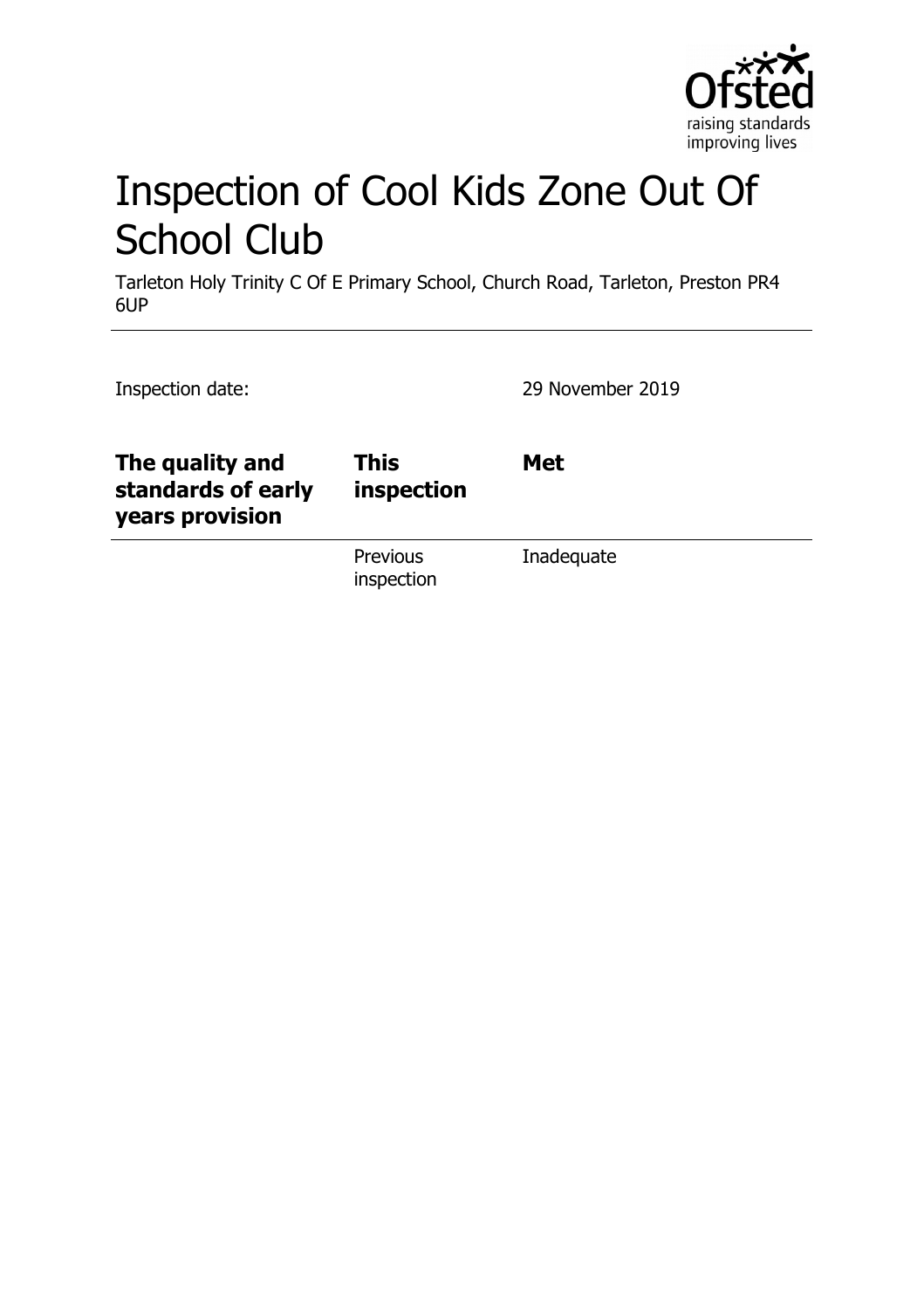

# **What is it like to attend this early years setting?**

#### **This provision meets requirements**

Children are well settled in this provision. They have strong relationships with the staff team and their peers. Children show delight and excitement when arriving and participating in activities. Conversations flow and are extremely animated between children and the staff team. This shows a strong sense of belonging. Staff support children in developing their growing independence and confidence. They offer choice and encourage them to select resources and choose snacks. Children have access to a large outdoor playground. It is fully equipped with fixed activities and space for physical play. Staff ensure children are well supervised which supports their safety. Children relish the opportunity to venture out in the dark to experience night play. Staff give clear instructions and boundaries to aid their enjoyment. The strong links with the host school are evident. Children help school staff in preparing for the Christmas Fayre. They talk eagerly about what they have done throughout their day and their plans for the weekend. On occasions, the main room can get busy with school staff, but this is managed appropriately.

#### **What does the early years setting do well and what does it need to do better?**

- $\blacksquare$  The management team has developed policies, procedures and practices following the last inspection and made very positive changes. This has shown commitment, and a desire to provide the best care possible for children attending their provision. Staff receive regular supervisions and appraisals to monitor their performance and support their professional development. Selfevaluation is continuous to allow further improvements to be made.
- Children have a wealth of accessible resources to choose from and they play well together. They show respect for their resources and environment and look after them well. Children clear away items they are no longer playing with and ensure floors are kept free from hazards. This shows an embedded routine and consideration for the golden rules of the provision.
- $\blacksquare$  Parent partnerships are strong. Daily discussions take place with parents to ensure they are fully informed of their child's time at the provision. Parents are extremely complimentary of the staff and are fully aware of how to raise any concerns should they wish to. They share their pleasure and confidence at having a safe and secure environment for their children to be cared in while they are at work.
- $\blacksquare$  Staff are skilful at supporting children's individual needs and interests. They listen carefully to their requests and cleverly expand on their conversations. Staff ask questions that allow children to use their imaginations and extend their play. For example, younger children are asked about the dinosaurs they are playing with and the foods they may like to eat. Additional resources to represent foods are placed close by to support the development of ideas. Older children are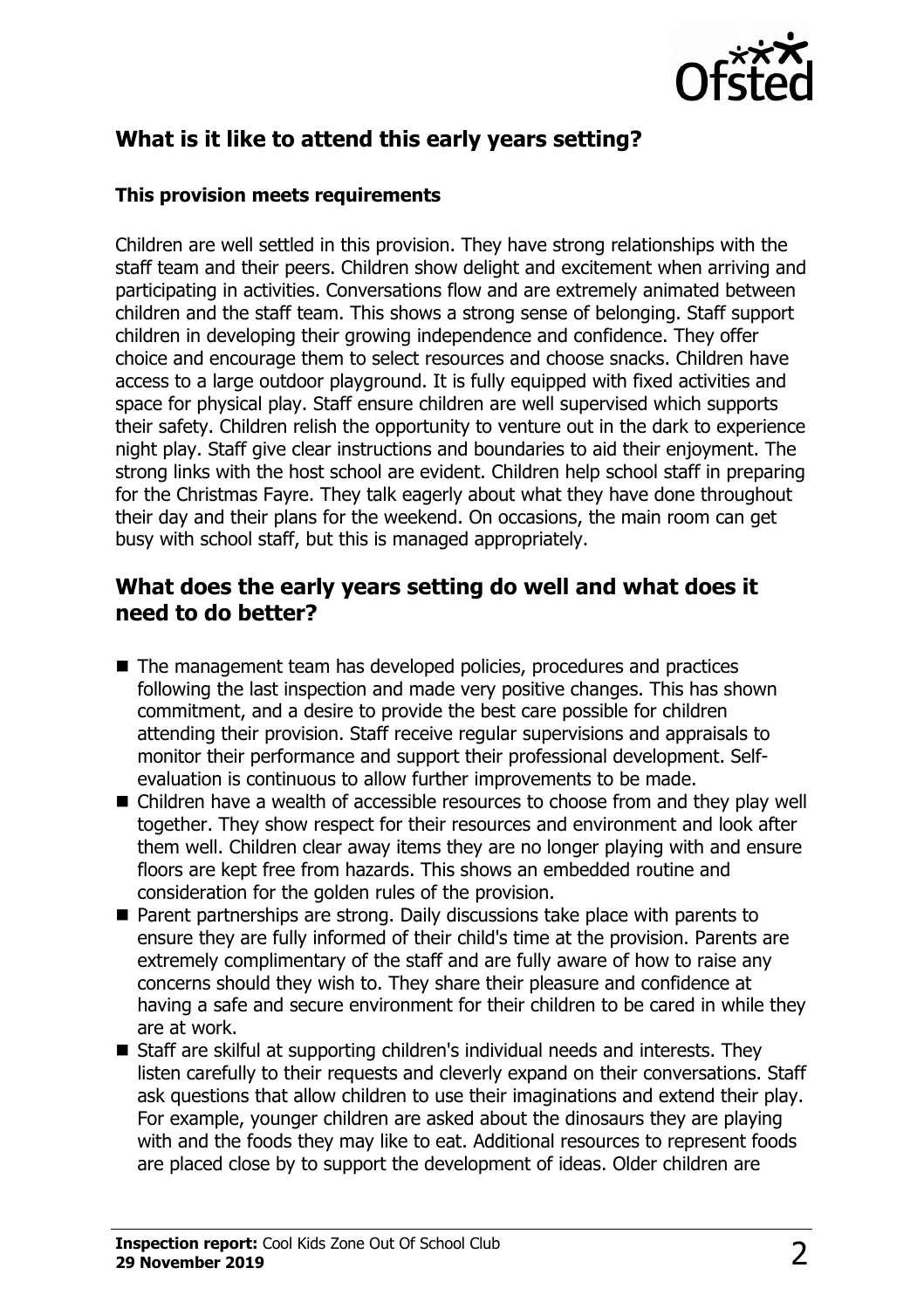

given plenty of opportunity to share their thoughts and expand their ideas.

- $\blacksquare$  The staff team enjoy providing an exciting and stimulating environment for children to play in. They gather important information from parents and school staff to establish what a child likes to do and what interests them prior to them starting at the provision. This helps staff to create an atmosphere where children feel welcome and part of the group from the onset.
- Children's behaviour is impeccable. They are respectful and polite. Children take turns in their play, they welcome the comments of their peers for their creations and offer each other support. Staff support this effectively and congratulate children on their behaviour and compassion for others. This helps children to be considerate and thoughtful.

### **Safeguarding**

The arrangements for safeguarding are effective.

Staff are fully aware of how to protect children in their care from harm. They are clear on the signs and indicators of abuse and neglect. Staff have recently updated their knowledge and have a greater understanding about the more complex issues children may face, such as e-bullying and radicalisation. Staff work closely with their host school to support children in their understanding of how to keep themselves safe. The management team has updated policies and procedures to ensure a robust recruitment procedure is in place and that there is consistent monitoring of staff suitability.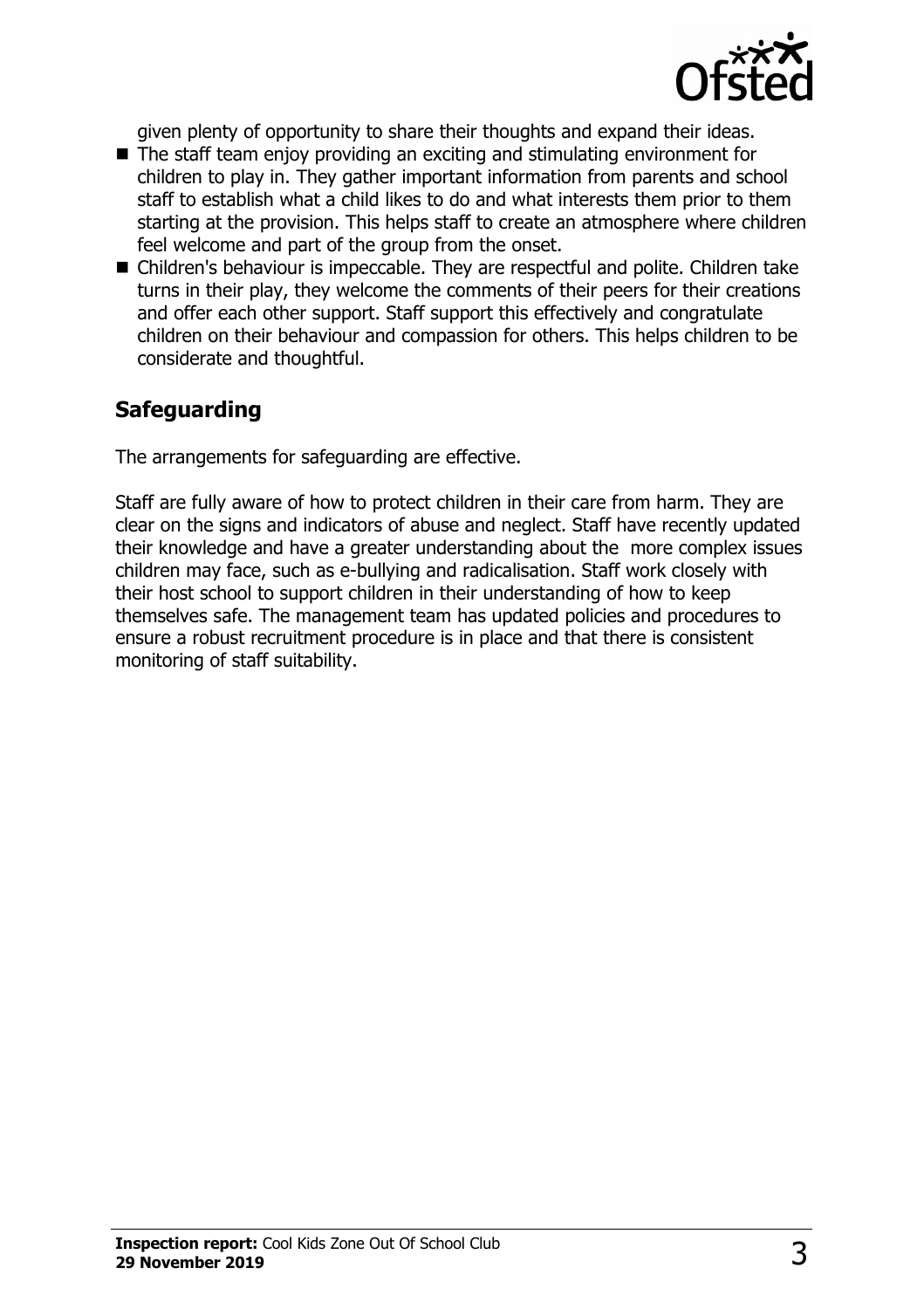

| <b>Setting details</b>                              |                                                                                      |
|-----------------------------------------------------|--------------------------------------------------------------------------------------|
| Unique reference number                             | EY539062                                                                             |
| <b>Local authority</b>                              | Lancashire                                                                           |
| <b>Inspection number</b>                            | 10118698                                                                             |
| <b>Type of provision</b>                            | Childcare on non-domestic premises                                                   |
| <b>Registers</b>                                    | Early Years Register, Compulsory Childcare<br>Register, Voluntary Childcare Register |
| Day care type                                       | Out-of-school day care                                                               |
| Age range of children                               | 4 to 11                                                                              |
| <b>Total number of places</b>                       | 30                                                                                   |
| Number of children on roll                          | 45                                                                                   |
| Name of registered person                           | Cool Kids Zone Out Of School Club                                                    |
| <b>Registered person unique</b><br>reference number | RP539061                                                                             |
| <b>Telephone number</b>                             | 01772 812662                                                                         |
| Date of previous inspection                         | 18 July 2019                                                                         |

#### **Information about this early years setting**

Cool Kids Zone Out Of School Club registered in 2017. The club employs 11 members of childcare staff, eight of whom hold appropriate qualifications at level 2 and above. The club opens from Monday to Friday, during term time only. Sessions are from 7.45am until 8.45am and 3.30pm until 5.50pm.

## **Information about this inspection**

**Inspector**

Shelley O'Brien

#### **Inspection activities**

- The inspector observed activities indoors and outdoors and assessed the impact these have on children's play and enjoyment.
- The inspector checked evidence of suitability for all childcare staff and discussed the procedures for safer recruitment.
- Discussions were held with the manager, staff, children and parents at appropriate times during the inspection. Parental views were taken into account.
- $\blacksquare$  The inspector had a meeting with the manager and evaluated the session.
- $\blacksquare$  The inspector looked at a range of documentation, including a sample of policies and procedures, safer recruitment and staff qualifications.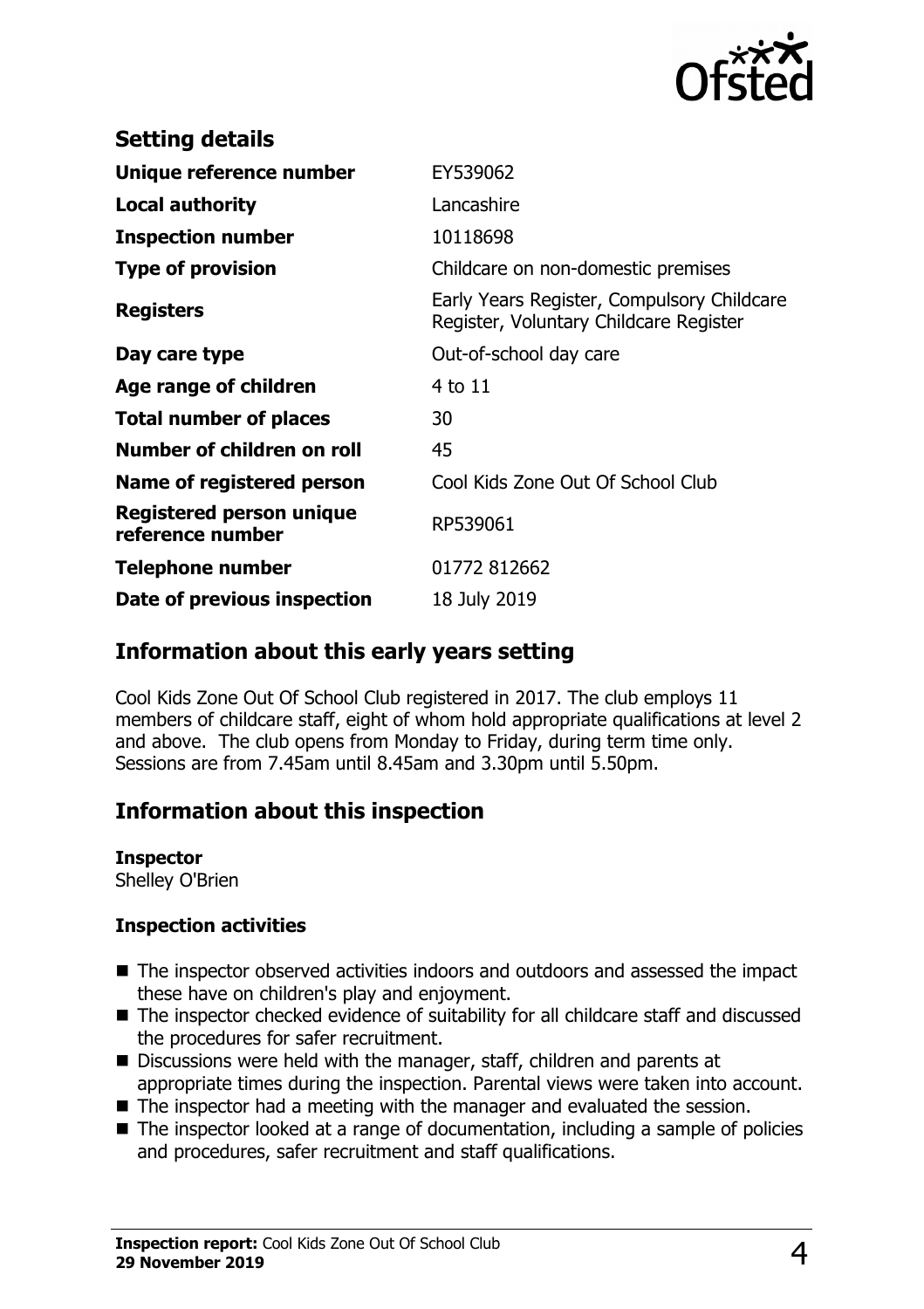

We carried out this inspection under sections 49 and 50 of the Childcare Act 2006 on the quality and standards of provision that is registered on the Early Years Register. The registered person must ensure that this provision complies with the statutory framework for children's learning, development and care, known as the early years foundation stage.

If you are not happy with the inspection or the report, you can [complain to Ofsted.](http://www.gov.uk/complain-ofsted-report)